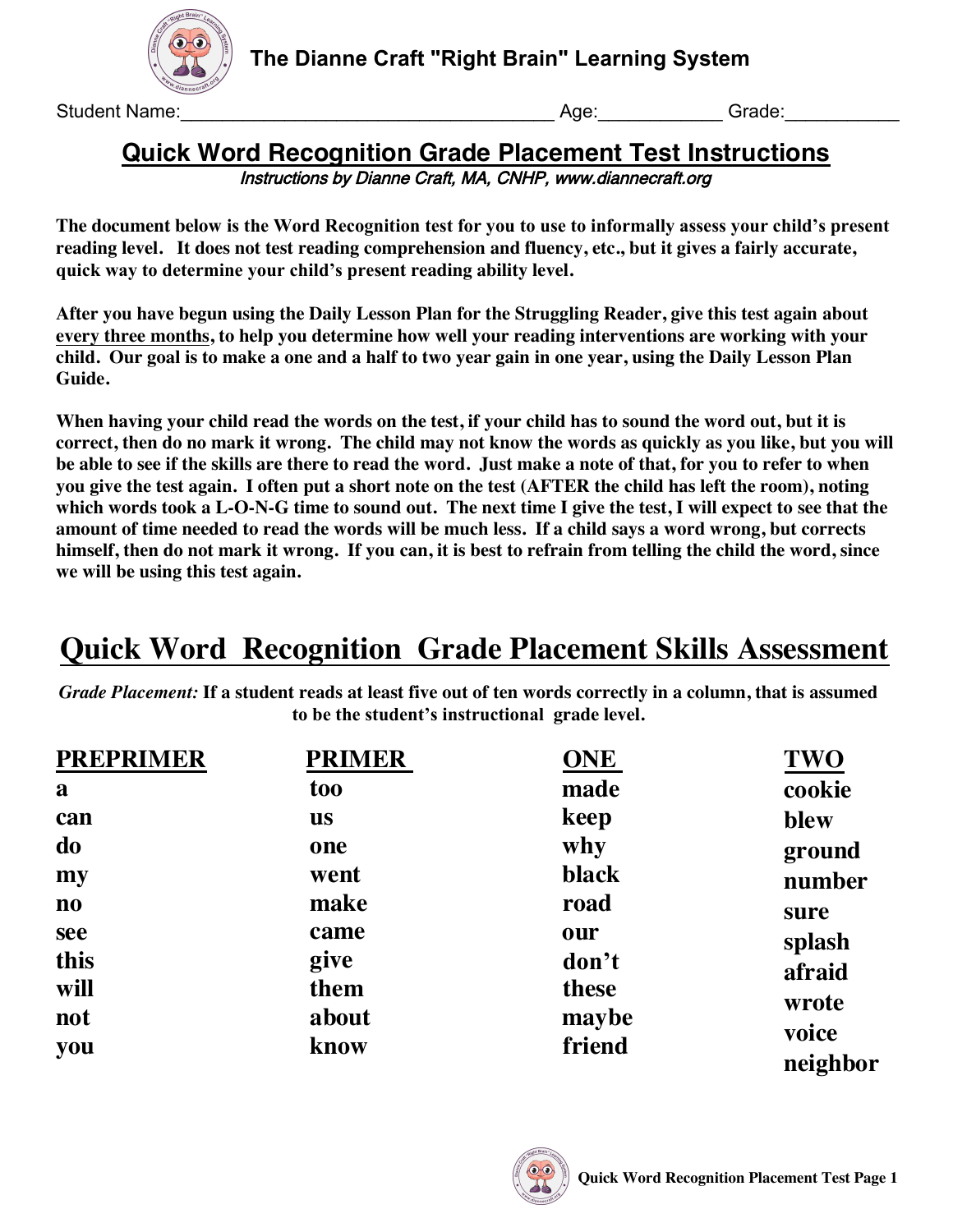**THREE grateful dangerous daughter wrinkled thieves disappear ceiling hurried machine impatient** 

# **FOUR**

**admiration geography sausage scissors responsibility persuade character wilderness century commercial** 

### **FIVE qualify**

**celery variety atmosphere brilliance democracy affectionate ridiculous legislature contribution**

**meteor functional pursuit** secluded **avalanche heredity cylinder proposition treacherous disintegrate congratulation legitimate maneuver heirloom dialect enthusiastic diphtheria ordinance exhaustion** invariable

**SIX SEVEN** 

## **EIGHT**

**liquefy lubricant celestial pessimistic perpendicular isthmus archaeology vacuumed indoctrinate allegiance**